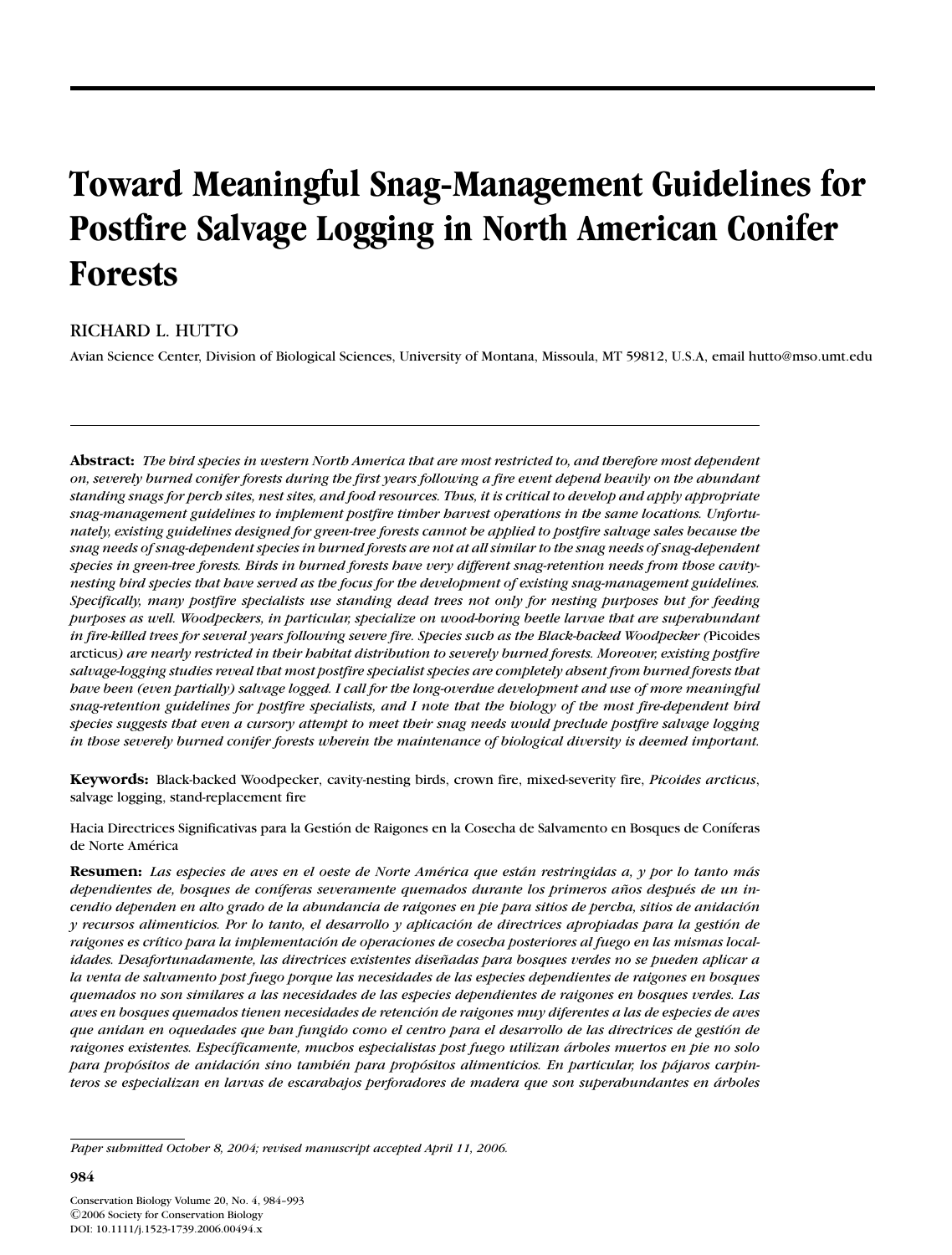*muertos por fuego durante varios años después de un incendio severo. Especies como Picoides arcticus están casi restringidas a bosques severamente quemados. Mas aun, los estudios de cosecha de salvamento post fuego ´ revelan que la mayor´ıa de los especialistas post fuego estan completamente ausentes de bosques quemados ´ con cosecha de salvamento (aun parcial). Hago un llamado para el desarrollo y utilizacion de directrices de ´ retencion de raigones m ´ as significativas para especialistas post fuego, y noto que la biolog ´ ´ıa de la mayor´ıa de las especies de aves dependientes de fuego sugiere que aun un intento apresurado de satisfacer sus necesidades de raigones excluir´ıa la cosecha de salvamento post fuego en estos bosques de con´ıferas severamente quemados en los que se considera importante el mantenimiento de la diversidad biologica. ´*

**Palabras Clave:** aves andantes en oquedades, cosecha de salvamento, fuego de dosel, fuego de reemplazo de ´arboles, fuego de severidad mixta, *Picoides arcticus*

## **Density and Temporal Dynamics of Snags in Conifer Forests**

Snags are standing dead trees from which most leaves and limbs have fallen (Thomas 1979; Thomas et al. 1979) and are usually the result of death due to lightning, fire, wind, disease, or insects. The U.S. Forest Service (USFS), Forest Inventory and Analysis program, defines a snag as a dead tree that is at least 22.5 cm dbh and 2 m tall. However defined, snags occur naturally in forests and play a crucial role in the ecology of forested ecosystems. A given snag will persist in the forest for years and will provide nesting, foraging, and roosting habitat for numerous species (Thomas et al. 1979; Harmon et al. 1986; Bull 2002).

Snag densities and characteristics vary significantly with forest type (Scott et al. 1980; Harris 1999) and forest age (Cline et al. 1980; Spies et al. 1988; Ohmann et al. 1994; Flanagan et al. 2004). Nevertheless, the focus of discussion about snags and other kinds of coarse woody debris has been tied strongly to the issue of old-growth rather than young, postdisturbance forests. If one focuses on North American conifer forests born of fire, one realizes that snag densities are uniquely high in forests recently disturbed by stand-replacement fire (Harmon et al. 1986; Everett et al. 1999). Indeed, in burned forest 1 year after a fire, the mean basal area of snags has been predicted (Spies et al. 1988) and observed (Drapeau et al. 2002) to be four times that in burned forests more than 1 year after a fire. Nearly 70% of all snags in landscapes dominated by stand-replacement fires occur in forests that are <20 years old (Lehmkuhl et al. 2003).

The main source of recruitment of snags also varies with forest type and stage of succession. Specifically, disease, beetles, and lightning probably account for the creation of snags in most forest types of advanced ages (Spies et al. 1988). In contrast, most of the snags that occur in early postdisturbance forest conditions are created by the disturbance event itself (Drapeau et al. 2002). As a consequence of these differences in the way snags are created, relatively few snags are at advanced decay stages in early postfire forests, whereas the reverse is true in older forests, where most snags show more advanced stages of decay (Drapeau et al. 2002). Even though advanceddecay-stage snags may be relatively rare in early postdisturbance forests, such forests still harbor some snags produced by disease, insects, or lightning before the disturbance event, and they constitute some of the most important wildlife snags therein. Regardless of origin, all the snags in early postdisturbance forests represent important legacies that are passed from one forest generation to the next by virtue of having survived the disturbance event as standing organic structures (Franklin et al. 2000).

#### **Snags as Important Wildlife Resources**

Remarkably, at least one fourth of all bird species in western forests (McClelland et al. 1979) and perhaps even as much as 45% of native North American bird populations (Balda 1975; Scott et al. 1980) are snag-dependent; that is, they require the use of snags at some point in their life cycle. Of the 102 terrestrial vertebrate species that occur in Washington State, over half (56) nest or den only in (require) the boles of dead or dying trees (Wilhere 2003). Moreover, an astounding two thirds of all wildlife species use deadwood structures or woody debris for some portion of their life cycles (Brown 2002). Such facts are clearly the driving force behind the development of snag-retention guidelines for managed lands. For birds in severely burned forests, the importance of snags goes well beyond the nesting needs of cavity-nesting species. By my own calculations (Hutto 1995), at least 60% of the species that nest in severely burned conifer forests use snags as nest sites, and virtually all those species nest only in or on snags.

The most valuable wildlife snags in green-tree forests are relatively large, as evidenced by the disproportionate number of cavities in larger snags (Lehmkuhl et al. 2003), and are relatively deteriorated (Drapeau et al. 2002). In burned conifer forests, the most valuable wildlife snags are also significantly larger than expected owing to chance, and are more likely to be thick-barked (ponderosa pine [*Pinus ponderosa* P.& C. Lawson], western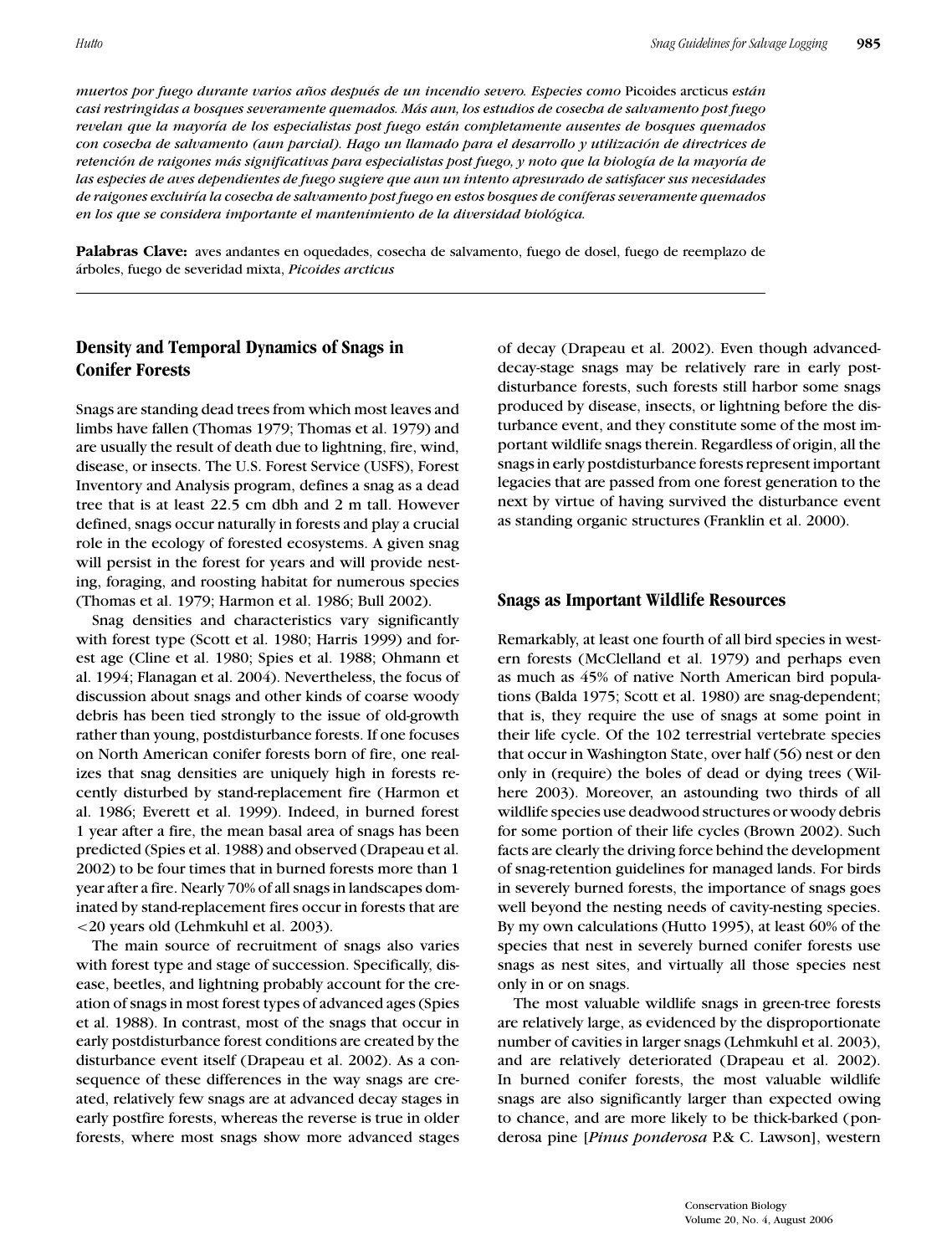larch [*Larix occidentalis* Nutt.], and Douglas-fir [*Pseudotsuga menziesii* (Mirb.) Franco]) than thin-barked (Englemann spruce [*Picea engelmannii* Parry ex Engelm.], true firs [*Abies* sp.], and lodgepole pine [*Pinus contorta* Dougl. ex Loud.]) tree species (Hutto 1995; Saab & Dudley 1998; Kreisel & Stein 1999; Powell 2000; Haggard & Gaines 2001). In addition, broken-top snags (trees that were already snags before the fire event) are used as nest sites in recently burned conifer forests disproportionately often by both primary and secondary cavity-nesting bird species (Hutto 1995; Saab & Dudley 1998; Haggard & Gaines 2001).

The high value of large, thick-barked snags in severely burned forests has as much to do with the feeding opportunities as it does the nesting opportunities they provide birds. The phenomenal numerical response of woodpeckers of numerous species (Fig. 1a) that occupy recently burned conifer forests during both the breeding (Har-



*Figure 1. (a) Marks on burned trees left by woodpeckers that fed extensively on wood-boring beetle larvae in the snags. (b) Clark's Nutcracker (*Nucifraga columbiana*), a postfire specialist that has evolved a sublingual seed pouch that can hold more than 100 seeds, is extracting seeds from an underappreciated seed source—severely burned ponderosa pine.*

ris 1982; Murphy & Lehnhausen 1998; Powell 2000) and nonbreeding (Kreisel & Stein 1999) seasons is most certainly associated with the dramatic increase in availability of wood-boring beetle larvae (Muona & Rutanen 1994; Rasmussen et al. 1996; Saint-Germain et al. 2004) that serve as a superabundant food resource for woodpeckers. A marked increase in numbers of seed-eating bird species after crown fires is also undoubtedly related to the increased availability of seed resources after cones of blackened pine, fir, and spruce species open in response to fire (Fig. 1b). This helps explain why, in contrast with snags in green-tree forests, valuable wildlife snags in burned conifer forests include not only relatively soft snags (used for nesting by both cavity-nesting and opencup-nesting species) but also snags that are at the sounder end of the snag decay continuum because the latter are what both beetles and birds require for feeding purposes (Nappi et al. 2003) and what many bird species use for nesting purposes. Consequently, burn specialists such as the Black-backed Woodpecker (*Picoides arcticus*), which depends on snags for both feeding and nesting, settle in areas with higher snag densities than expected owing to chance (Harris 1982; Saab & Dudley 1998; Kotliar et al. 2002).

## **Broader Ecological Context for Snags in Severely Burned Conifer Forests**

Uniquely high snag densities characterize severely burned conifer forests, and that makes for unique ecological conditions as well. But to what extent do severely burned forests occur naturally in western North American landscapes? Some (e.g., Skinner 2002) argue that the snag densities in postfire conifer forests are unnaturally high or that crown fires themselves are an unnatural product of our well-intentioned but misguided fire suppression policies of the past. Most conifer forest types, however, include crown-fire events as part of their natural fire regimes, and most are well within the natural range of variation (Romme 1982; Johnson et al. 2001; Johnson et al. 2003). Even low-elevation ponderosa pine forests are typified by an unspecified amount of mixed-severity fire (Arno 2000; Arno & Allison-Bunnell 2002), and at least some crown-fire events are perfectly natural, if rare, occurrences in those forest types as well (Agee 1993; Brown & Sieg 1996; Shinneman & Baker 1997; Brown et al. 1999; Veblen 2000; Ehle & Baker 2003; Schoennagel et al. 2004).

Even if the spatial scale over which stand-replacement fires occur in the lower-elevation conifer forest types is greater now than in the historic past, that is not to say that the presence of crown fires represents a process that is unnatural. Severe fires are clearly natural, and they constitute an important part of the fire regimes associated with most western conifer forest types (Arno 1980;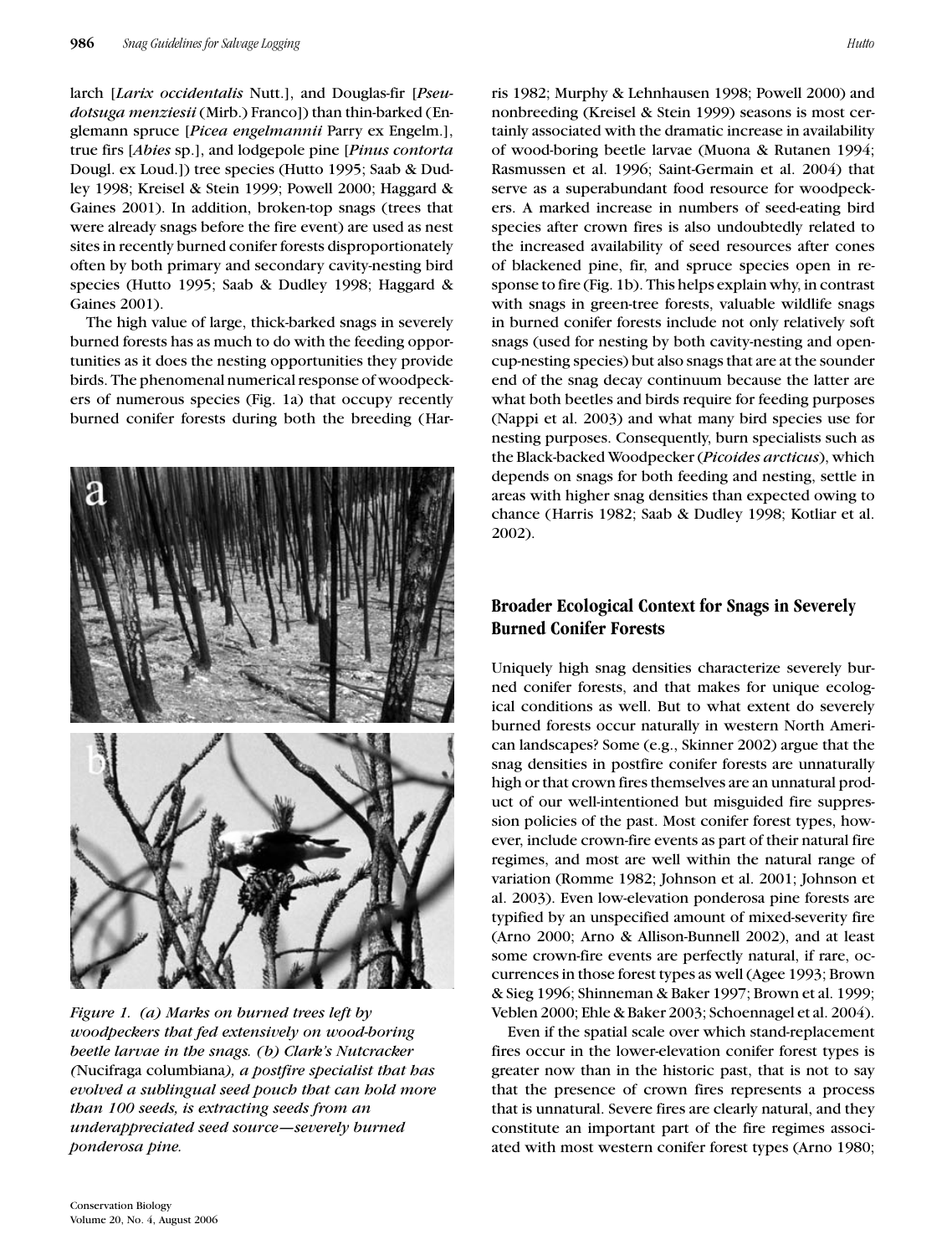Heinselman 1981; DeByle et al. 1987; Arno 2000). Nevertheless, because severe fires are infrequent and numerically rare relative to the number of low-severity fire events that occur in the lower-elevation conifer forests of the West, the presence and importance of severe fires is currently underappreciated (Shinneman & Baker 1997; Baker & Ehle 2001; Ehle & Baker 2003; Baker & Shinneman 2004). This failure to appreciate the natural role of severe events may lead to well-intentioned but misguided management. Specifically, although detailed descriptions of a given fire regime might acknowledge the presence of frequent to infrequent occurrences of severe events, a given regime (i.e., low-severity regime) tends to be labeled by the most frequent kind of fire instead of by what might be a less frequent but biologically important component of the regime. Consequently, fire management tends to be focused primarily on restoration of the more common and not the least common type of fire in a given system. Heinselman (1981, 1985) anticipated this problem more than 20 years ago, when he argued strongly that restoration efforts should include the maintenance of stand-replacement regimes and stand-replacement events within low-severity regimes in at least the more remote portions of our public lands.

Besides the growing body of evidence that large, infrequent events are ecologically significant and not out of the range of natural variation (Foster et al. 1998; Turner & Dale 1998), an evolutionary perspective also yields some insight into the "naturalness" of severely burned forests. Specifically, there are unique biological and physical attributes that are relatively restricted to severely burned forests, indicating that infrequent events are not only natural, but biologically important as well. In a review of all published information on the effects of fire on forest birds of western North America, Kotliar et al. (2002) found that nine bird species are typically more abundant in burned than in unburned forests, as evidenced by a meta-analysis of results involving species that occurred in at least three studies prior to 2002. That number of species grows to 14 if one considers data from species that occurred in fewer than three studies, and that number more than doubles if fire severity is taken into account in the analysis (Smucker et al. 2005). Earlier studies of severely burned conifer forests throughout western Montana (Hutto 1995) suggest that as many as 15 species are nowhere more abundant than in recently and severely burned conifer forest. Some of these species (Black-backed Woodpecker, American Three-toed Woodpecker [*Picoides dorsalis*], Olivesided Flycatcher [*Contopus cooperi*], Clark's Nutcracker [*Nucifraga columbiana*], and Mountain Bluebird [*Sialia currucoides*]) are even relatively narrowly restricted in their habitat distributions to, and presumably relatively dependent on, burned forest conditions (Hutto 1995; Hobson & Schieck 1999; Nappi 2000; Kotliar et al. 2002).

The life cycles of most wood-boring beetle species are 2–3 years, so the window of opportunity for many bird species that use recently burned forest is extremely narrow. Indeed, populations of timber-drilling woodpeckers peak at perhaps 4 years after a burn and then decline to near zero another 6 years after that (Taylor & Barmore 1980; Hoyt & Hannon 2002; Kotliar et al. 2002). These bird responses are unique to severe fires. Therefore, although less severe understory fires may be more frequent, they may also be less critical to the maintenance of some bird populations. The naturalness and importance of crown fires is reinforced by the fact that the bird species that are always more common in burned than in unburned forests are also more common in the more severely than in the less severely burned portions of those forests (Kotliar et al. 2002; Smucker et al. 2005).

Information on bird response to severe fire represents only a fraction of the biological uniqueness associated with recently burned conifer forests in western North America, as indicated by the large number of additional examples (Agee 1993; Whelan 1995; Brown & Smith 2000; Smith 2000; Arno & Allison-Bunnell 2002; Fisher & Wilkinson 2005) of positive responses of both plants (e.g., various *Pinus*, *Ceanothus, Arctostaphylos, Ribes, Dracocephalum, Corydalis, Geranium,* morel mushroom) and animals (e.g., numerous beetle species, boreal toad [*Bufo boreas*], spotted frog [*Rana pretiosa*], deer mouse [*Peromyscus maniculatus*], moose [*Alces alces*]) to what continues to be labeled "catastrophic" fire. The dramatic positive response of so many plant and animal species to severe fire and the absence of such responses to lowseverity fire in conifer forests throughout the U.S. West argue strongly against the idea that severe fires are unnatural. The biological uniqueness associated with severe fires could emerge only from a long evolutionary history between a severe-fire environment and the organisms that have become relatively restricted in distribution to such fires. The retention of those unique qualities associated with severely burned forest should, therefore, be of highest importance in management circles. Yet, everything from the system of fire-regime classification, to a preoccupation with the destructive aspects of fire, to the misapplication of snag-management guidelines have led us to ignore the obvious: we need to retain the very elements that give rise to much of the biological uniqueness of a burned forest—the standing dead trees.

## **Postfire Salvage Logging and Its Effect on Snag-Dependent Species**

So what happens if all snags are removed from a recently burned forest (Fig. 2a)? Research results on the ecological effects of a complete salvage harvest are consistent and overwhelmingly negative (McIver & Starr 2000). With respect to the avifauna, data suggest that there is no way to conduct a complete salvage harvest and retain suitable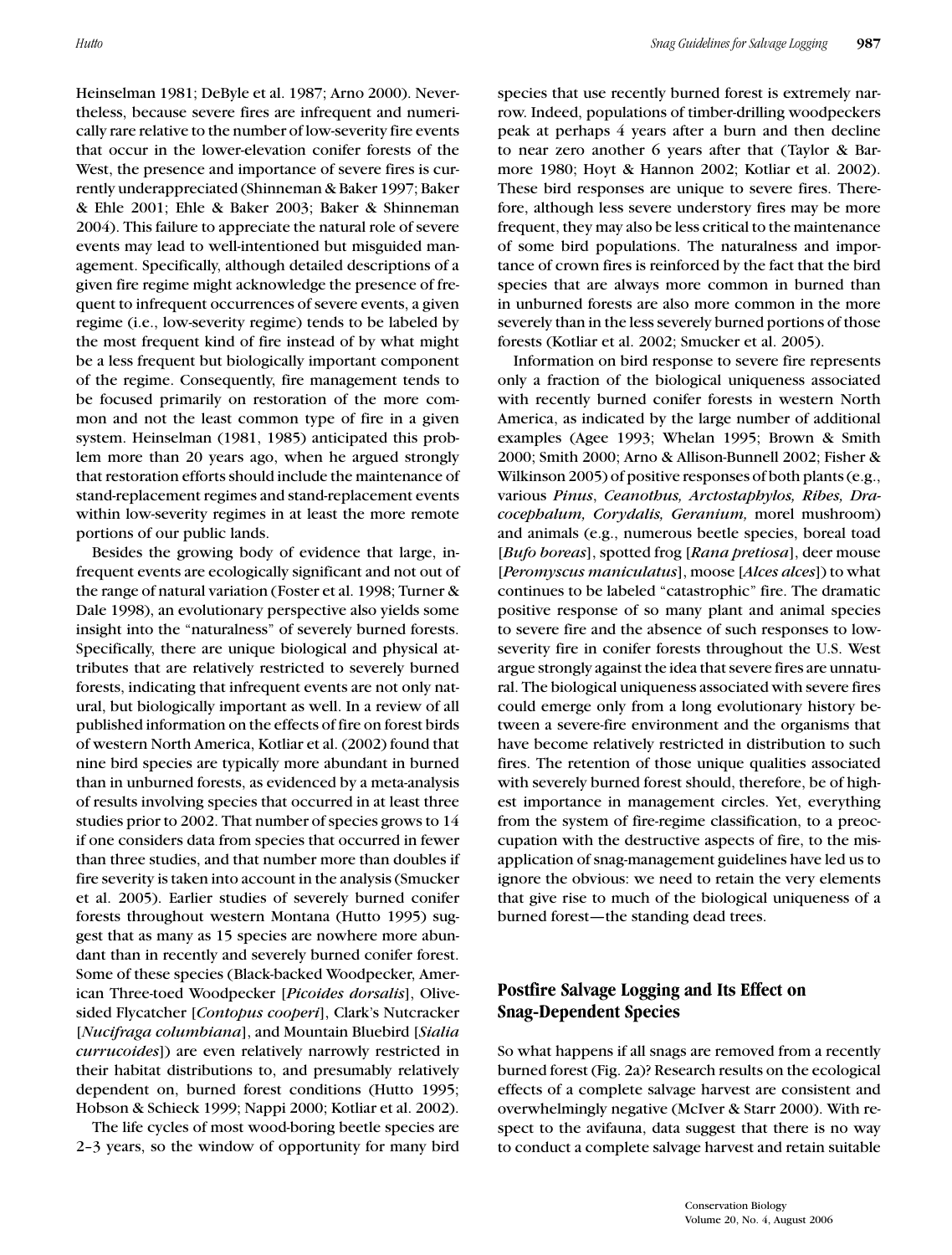

*Figure 2. Burned forests that were (a) completely and (b) partially salvage logged.*

conditions for species that would otherwise have occupied that patch of burned forest (Kotliar et al. 2002). This is especially true for bird species that depend on snags.

What about a less intensive, incomplete harvest (Fig. 2b)? The answer undoubtedly depends on the extent of harvest under consideration, and we currently lack data from a broad range of salvage intensities to be able to plot the precise relationship between snag density and bird density. Nonetheless, it is clear from existing data that incompletely logged burned forests still decrease the suitability of those forests for most cavity-nesting bird species (Kotliar et al. 2002). Most important, all existing studies of the effects of partial salvage logging on bird communities (Caton 1996; Hitchcox 1996; Saab & Dudley 1998; Haggard & Gaines 2001; Morissette et al. 2002) show negative effects on species that are most restricted to burned forests. For example, Black-backed and American Threetoed Woodpeckers are not only more abundant in uncut burned forests than in salvage-logged forests, they are frequently entirely absent from burned forests that have been incompletely salvage logged. The only bird species that may benefit from partial salvage logging (American Kestrel [*Falco sparverius*], Lewis's Woodpecker [*Melan-* *erpes lewis*] and Western Bluebird [*Sialia mexicana*]) are not nearly as restricted in their distributions to burned forest conditions; they commonly occur in naturally open, unburned, low-elevation conifer forests as well (Saab & Dudley 1998; Haggard & Gaines 2001; Saab & Vierling 2001). Thus, it may be possible to develop methods of harvest that will mitigate negative effects on a handful of cavity-nesting bird species, but apparently not the most fire-dependent ones. In general, the very bird species that are most restricted to postfire conditions appear to be affected most negatively by postfire fuel-reduction logging or salvage logging (Kotliar et al. 2002; Morissette et al. 2002).

Perhaps there is a way to retain some of the ecological value associated with a burned forest in the face of partial salvage, and the finding that at least some species may benefit from partial salvage some of the time (Saab & Dudley 1998; Haggard & Gaines 2001; Kotliar et al. 2002) is encouraging. Nonetheless, the implementation of an adaptive-management cycle that is tightly coupled with a solid monitoring program will be needed to determine whether any level of salvage logging is compatible with the retention of the unique ecological values associated with severely burned forests (Robichaud et al. 2000; Hutto & Young 2002; Hutto 2004). So far, there are practically no data bearing on the effects of alternative styles of partial salvage logging because there has been neither the will nor the financial support needed to gain such knowledge.

#### **Inadequacy of Current Snag Guidelines**

Current snag-retention guidelines for most North American plant community types fall between 1 and 8 snags/ha. These guidelines emerged primarily from a consideration of the nesting requirements of cavity-nesting vertebrate species in the now classic *Blue Mountains* book (Thomas 1979). The retention of 8 snags/ha was judged to support 100% of the maximum population density of any of the woodpecker species that occur in the Blue Mountains area (Thomas 1979: Appendix 22). Bull et al. (1997) concluded that about 10 snags/ha in ponderosa pine and mixed-conifer forests should support viable populations of cavity-nesting birds. Thus, most current U.S. National Forest guidelines generally converge on the recommendation to retain 6–10 trees/ha, as do guidelines for Washington State, the Ontario Ministry of Natural Resources, the U.S. Army Corps of Engineers, and many other landmanagement agencies.

It has been acknowledged that snag guidelines should be sensitive to forest type and forest age because "the wildlife species that use snags are influenced by the stage of forest succession in which the snag occurs" and by the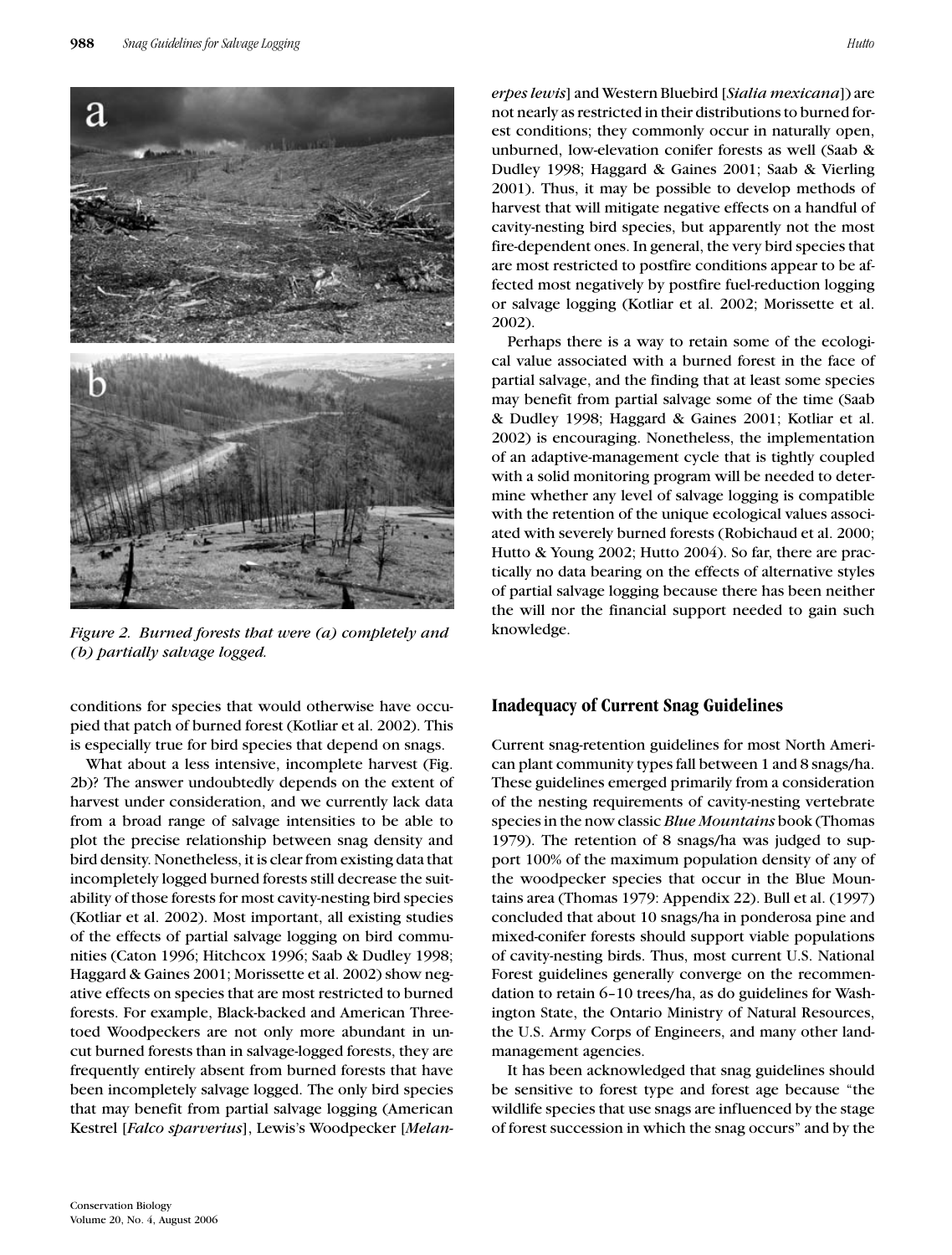breakdown stage of the snag (Thomas et al. 1979). Moreover, snag types, sizes, and densities vary significantly with vegetation type (Harris 1999; Harmon 2002; White et al. 2002). Therefore, it follows necessarily that the desired snag types and densities will differ with both plant community type and successional stage and that we need as great a variety of guidelines as there are community types and successional stages (Bull et al. 1997; Everett et al. 1999; Rose et al. 2001; Kotliar et al. 2002; Lehmkuhl et al. 2003). Unfortunately, we have generally failed to adjust snag-retention recommendations to specific forest age, and nowhere is that failure more serious than for those special plant community types that were ignored in the development of the generic guidelines—recently burned conifer forests. Such forests are characterized by uniquely high densities of snags (Angelstam & Mikusinski 1994; Hutto 1995; Agee 2002; Drapeau et al. 2002), and snag use by most woodpeckers in burned forests requires high snag densities because they nest in and feed from burned snags.

These facts have been overlooked in the development and implementation of meaningful snag-management guidelines. Indeed, these guidelines have generally converged toward an average of 6–7 trees/ha because that number was deemed more than adequate to meet the nesting requirements of cavity-nesting wildlife species (Thomas et al. 1979:69). Snag guidelines were not originally developed with an eye toward non-nesting uses of snags or from an attempt to mirror snag densities that typically occur on unmanaged reference stands. Snag guidelines are still much narrower than numerous authors have suggested they ought to be, and we currently run the risk of managing coarse woody debris with uniform standards across historically variable landscapes, which is entirely inappropriate. Instead, we should be managing for levels of coarse woody debris that more accurately mirror levels characteristic of the natural disturbance regime (Agee 2002). Clearly, we need more data on what might constitute meaningful snag targets for all forest types and successional stages, and those targets should be set on the basis of reference conditions from natural postdisturbance forests, not from managed forest stands and certainly not from consideration of only a single aspect of an organism's life history.

Newer guidelines that are appropriate for snagdependent species that occupy standing dead forests at the earliest stage of succession are beginning to trickle in (Saab & Dudley 1998; Haggard & Gaines 2001; Saab et al. 2002; Kotliar et al. 2002), and authors suggest that 200– 300 snags/ha may better address the needs of wildlife in burned forests. The issue has yet to receive the serious management attention it deserves, but the comprehensive review of habitat needs of vertebrates in the Columbia River Basin (Wisdom et al. 2000) and the recently developed DecAID modeling effort in Washington

and Oregon represent important efforts toward providing that kind of management guidance (Marcot et al. 2002).

### **Current Postfire Management Decisions Related to Snag Retention**

The following points regarding management decisions apply to western forest types that experience crown fire as at least a minor component of their fire regimes (and that is virtually all western forest types).

- (1) The USFS uses fire as a motivation to harvest trees. This is evident because in most cases where postfire logging is proposed they had not already sold green-tree harvests in those particular areas prior to the time of fire disturbance. Even though land managers are becoming more aware of the overwhelmingly negative ecological impacts of postfire salvage logging, the management has not shifted correspondingly toward less salvage harvesting. Instead, the most common justification for such harvests seems to have shifted recently from "salvaging" what economic value there might be to preventing another catastrophic fire (McIver & Starr 2000). Recent modifications of legislation and regulations by provincial governments in Canada (cited in Nappi et al. 2003) and by the U.S. government as well (Healthy Forests Restoration Act) expedite or even provide incentives for salvage logging. Such legislation provides no commitment to meaningful snag retention on burned forest lands. This failure to appreciate the value of burned forests to ecosystem sustainability is exacerbated by the fact that industrial lands (and most state lands) are, and probably always will be, completely salvage logged after fire because the value of those lands to those landowners lies entirely with the potential for short-term economic gain. The onus lies squarely on public land managers to provide the necessary protection of snag resources on burned forest land, and that has yet to happen.
- (2) The usual agency response to questions about the amount or kind of burned trees to leave is that it does not really matter because they propose taking only a small proportion of what burned, so there must be plenty left for wildlife. Although that could be true, there is no scientific basis for such a conclusion. The volume of burned timber needed to enable populations to expand enough so that they can weather the next hiatus without fire in a particular area is unknown.
- (3) If a partial salvage is proposed, the level of snag retention is generally based on a gross misapplication of current snag guidelines. In short, meaningful snagmanagement guidelines for burned forests are lacking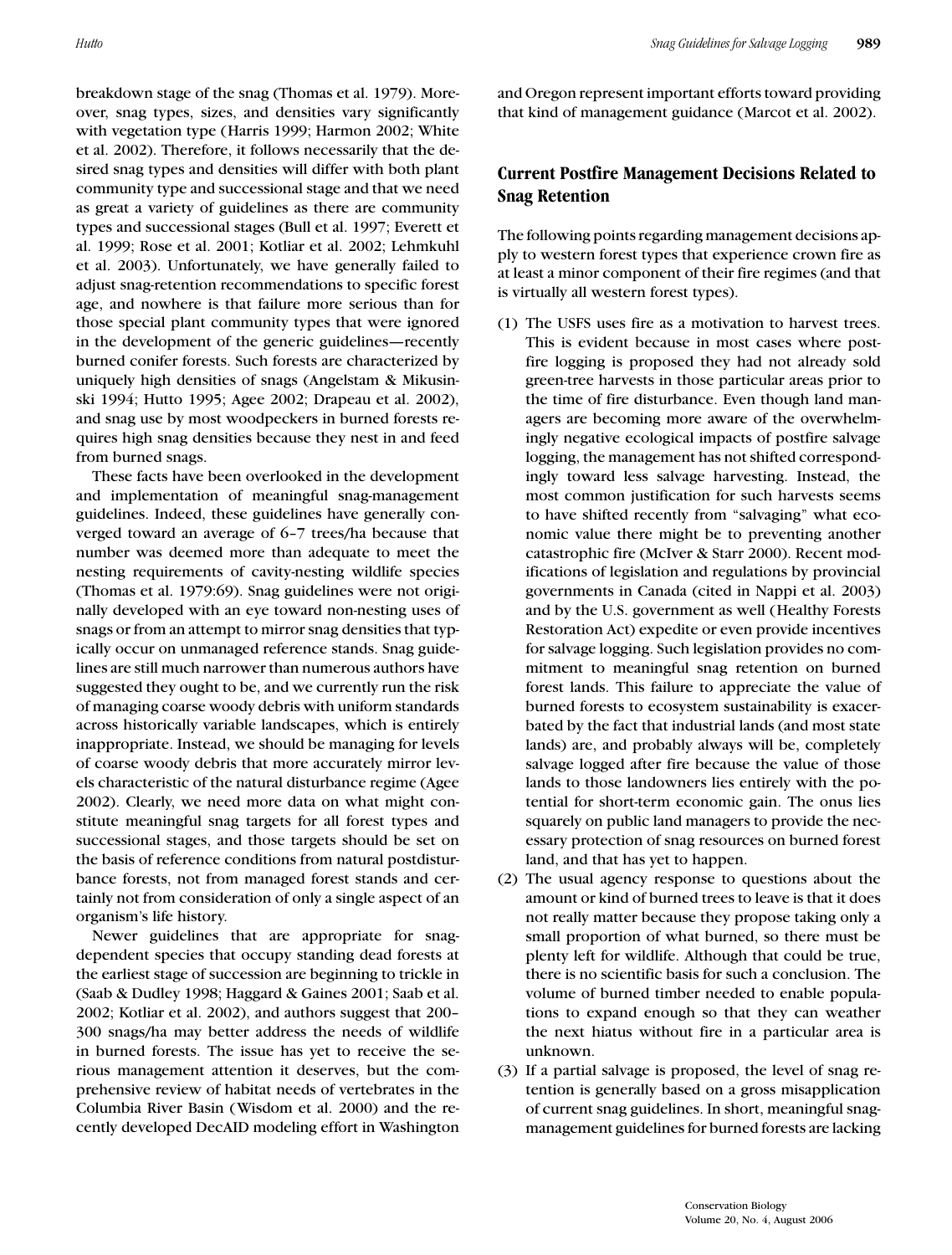because the general public and the land management agencies that act on behalf of the public do not recognize the biological value of snags in burned conifer forests.

#### **Toward Solutions**

Any postfire salvage logging operation that requires a consideration of the maintenance of biological diversity will have to deal with the facts associated with salvage logging, which are unprecedented in terms of how consistently negative the ecological effects of salvage logging are. Because postfire bird communities soon after fire are biologically unique and the most unique elements are lost after any kind of salvage harvest, postfire salvage logging (especially a complete harvest; illustrated in Fig. 2a) is clearly ill advised. Even though existing science-based data suggest that very little, if any, salvage logging should be conducted in burned forests, salvage logging will not cease any time soon. So what guidelines should be followed in the meantime until education about the benefits of burned forests takes a greater hold on the public psyche? As a general guideline for any kind of timber harvesting (green-tree or salvage harvesting), public land managers should always strive to emulate natural processes with harvesting that occurs on public lands (Hejl et al. 1995; Hobson & Schieck 1999; Hejl et al. 2002; Kotliar et al. 2002; Arno & Feidler 2005). Thus, snag-retention guidelines for salvage sales should be no different; they should be based on an explicitly identified postharvest emulation target that reflects the kind of natural disturbance process and stand structure that one hopes to emulate through the harvest process.

On patches that are harvested, cutting should either be intense enough that the result will emulate a later stage of succession that corresponds with the proposed level of snag retention or cutting should be low enough in intensity that there will be no significant ecological effect. Clearly, the only way to extract higher wood volumes from salvage timber sales would be to claim to be mimicking not the earliest stage of succession but something more like a forest 10 years after a fire, where natural snag attrition due to blowdown might be used to justify a much smaller snag-retention target. In no case would a complete salvage harvest mimic any stage of natural forest succession.

Even if managers take relatively few trees and do a good job of mimicking the numbers and kinds of snags in, say, a forest 10 years after a fire, it should be clear that if the naturally occurring earliest stage of succession (a forest 0–5 years after a fire, which normally contains hundreds of burned snags per hectare) is not managed for, then managers will have failed to maintain an important component of biological diversity: all the unique plants and animals that depend on those first few years of natural (postfire) succession. The retention on the landscape of some burned forest 0–5 years after a fire at any one point in time should be a management priority because that is the narrow window of time during which the biologically unique early postfire conditions become established and persist. And because there is less of that forest age than what was historically available due to successful fire suppression during the past half century (Gruell 1983; Hessburg et al. 2000), these forests should be valued at least as much as the small amounts of old-growth that are left. These facts alone seem justification enough to remove all burned forests from consideration for harvest, but the opposite tendency currently prevails.

An alternative strategy might be to salvage harvest only that number of snags that would still allow the special ecological conditions (such as those that I have described herein for birds) to be retained. Unfortunately, the only way to mimic natural snag densities for harvests that seek to mimic the very earliest stage of succession (immediately after a fire) would be to leave close to the same number of burned trees per unit area that would occur through a stand-replacement disturbance event. The numbers of standing dead trees per hectare immediately following stand-replacement fire number in the hundreds, of course (Everett et al. 1999), so snag guidelines should recommend perhaps 50 times the number currently recommended in the most commonly used guidelines. On top of that, the densities of snags in patches used by birds for cavity nesting (Harris 1982; Saab & Dudley 1998) and feeding (Kreisel & Stein 1999) are significantly higher than what is randomly available in early postfire forests, so even if guidelines were built on "average" snag densities associated with recently burned forests, they might still fall short of the densities actually needed by these birds. I hasten to add that I am only scratching the surface of this issue by concentrating my attention on the needs of birds. Even more stringent guidelines might follow from a consideration of the needs of snag-dependent, pyrophilous insects and spiders, for example (Nappi et al. 2004).

A partial salvage harvest that produces little or no ecological damage will be difficult to achieve because of the sensitivity of early postfire specialists to any disturbance, as described earlier. Unfortunately, we currently have no data on the relationship between levels of harvest and ecological consequences, as measured by birds, plants, or whatever ecological response variable one wishes to use. This lack of information led me to suggest earlier (Hutto 1995) that the safest strategy (if salvage logging must occur) may be to take some and leave some large patches of untouched burned forest across the landscape. As others (Hannon & Drapeau 2005) have noted, the unknown with this approach, however, lies with the mystery of how much to leave. In response to this question, Nappi et al. (2004) make it clear in their recent paper dealing with the effects of salvage logging in the boreal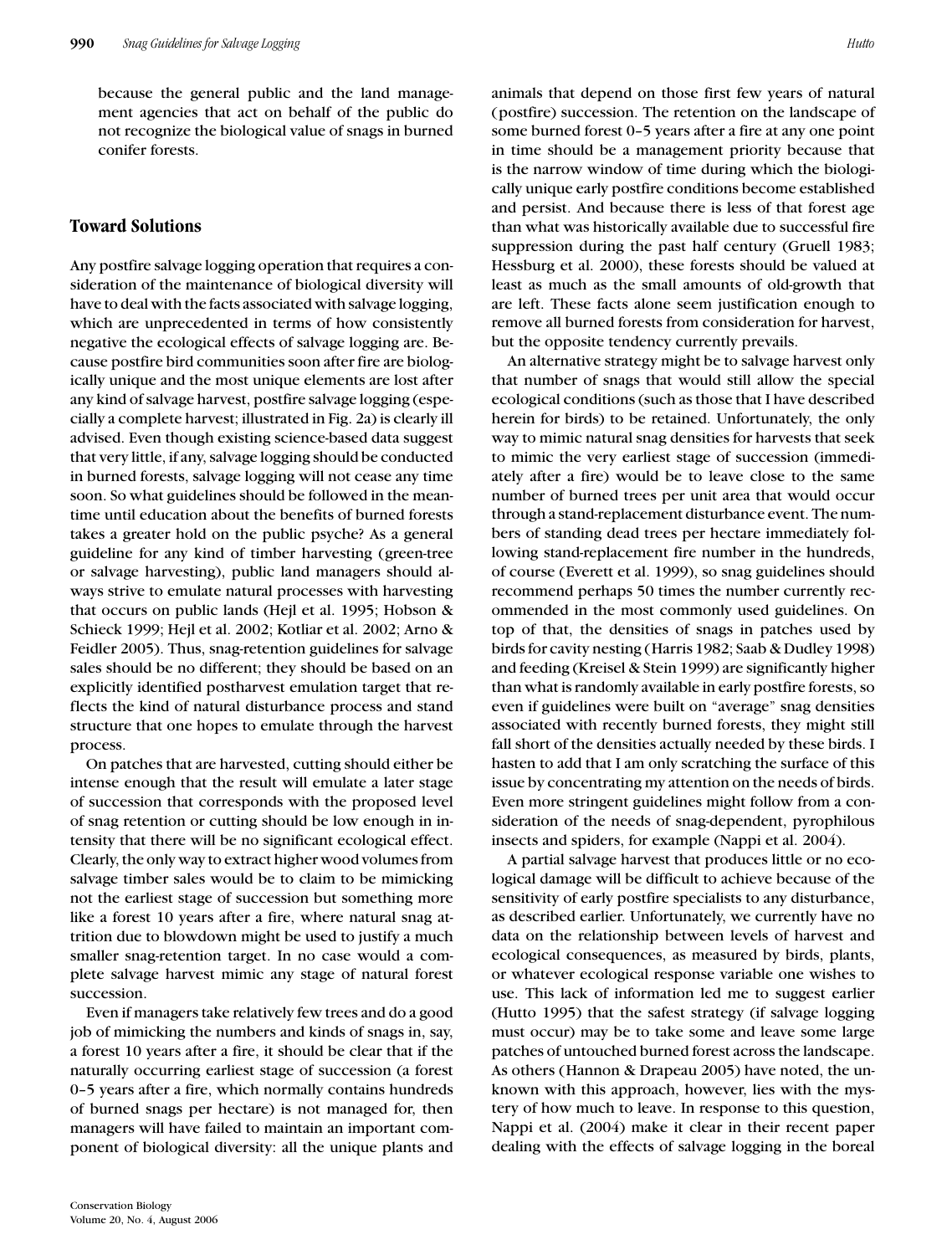forest that it is dangerous to rest the maintenance of biodiversity on the assumption that the unharvested portion may compensate adequately for the intensively salvaged portion of burned forests.

#### **Conclusions**

The ecological cost of salvage logging speaks for itself, and the message is powerful. I am hard pressed to find any other example in wildlife biology where the effect of a particular land-use activity is as close to 100% negative as the typical postfire salvage-logging operation tends to be. If input from biologists is ever to have an influence on policy, this should certainly be one of those instances. Yet largely economic interests have apparently compelled legislators to ignore such facts and pass recent legislation in the United States and Canada that will serve to expedite salvage logging. Existing science-based data suggest that there is little or no biological or ecological justification for salvage logging. McIver and Starr (2000) note that because of this, the justification for salvage logging has begun to shift toward arguments related to rehabilitation or restoration, but those sorts of justifications also reflect a lack of appreciation that severe fires are themselves restorative events and that rehabilitation occurs naturally as part of plant succession (Lindenmayer et al. 2004). Interference with the natural process of plant succession by planting or spraying to speed the process of succession toward narrow timber-producing or old-growth goals, as some suggest (e.g., Sessions et al. 2004), is also incompatible with a holistic public-land-management goal of working within the constraints of a natural system. All things that characterize a severe disturbance event, including soil erosion and sometimes insufferably slow plant recovery, are precisely the things that constitute "rehabilitation" for those organisms that need those aspects of disturbance events at infrequent intervals to sustain their populations.

The profound failure of many decision makers to appreciate the ecological value of burned forests stems from their taking too narrow a view of what forests provide. The general belief that "dead and dying timber ought to be harvested and put to use" (Schwennesen 1992) prevailed prior to the infamous salvage rider of 1995 (U.S. Congress 1995), and it apparently still prevails today in many management circles. Land managers, politicians, and the public-at-large need to gain a better appreciation of the unique nature of burned forests as ecological communities, how sensitive the process of succession is to conditions immediately following the disturbance event (Platt & Connell 2003), and how important the legacy of standing deadwood is to the natural development of forests (Franklin et al. 2000). Nowhere are soils, special plants, or wildlife more sensitive to the proposition of tree harvesting than in a burned forest. And nowhere is the consideration of ecology more blatantly absent than in decisions to salvage log. Education to these facts is needed at all levels.

It is time for conservation biologists and enlightened land managers to educate others to the fact that there is an ecological benefit in staying out of forests that have been recently restored by natural stand-replacement fire. There are plenty of green-tree forest stands to harvest in a sustainable fashion while offering boons to local economies (especially in the urban interface), so economic arguments should not interfere with the responsible decision to celebrate the benefits of a natural restoration event when it happens and to harvest timber outside the biologically unique and rare severely burned forests.

#### **Acknowledgments**

This manuscript benefited enormously from comments offered by S. Reel, R.Wahl, R. Noss, D. Lindenmayer, B. Robertson, V. Saab, J. W. Thomas, and two anonymous reviewers; I appreciate their help. My research on this topic was supported with funding from the Rocky Mountain Research Station, U.S. Department of Agriculture Forest Service, and from the Joint Fire Science Program (04-2-1- 106) through the Lolo National Forest.

#### **Literature Cited**

- Agee, J. K. 1993. Fire ecology of Pacific Northwest forests. Island Press, Covelo, California.
- Agee, J. K. 2002. Fire as a coarse filter for snags and logs. General technical report PSW-GTR-181:235-368. U.S. Department of Agriculture Forest Service, Albany, California.
- Angelstam, P., and G. Mikusinski. 1994. Woodpecker assemblages in natural and managed boreal and hemiboreal forest—a review. Annales Zoologici Fennici **31:**157–172.
- Arno, S. F. 1980. Forest fire history in the Northern Rockies. Journal of Forestry **78:**460–465.
- Arno, S. F. 2000. Fire regimes in western forest ecosystems. Pages 97– 120 in J. K. Brown, and J. K. Smith, editors. General technical report RMRS-GTR-42-volume 2. Effects of fire on flora. U.S. Department of Agriculture Forest Service, Ogden, Utah.
- Arno, S. F., and S. Allison-Bunnell. 2002. Flames in our forest. Island Press, Washington, D.C.
- Arno, S. F., and C. E. Feidler. 2005. Mimicking nature's fire: restoring fire-prone forests in the West. Island Press, Washington, D.C.
- Baker, W. L., and D. Ehle. 2001. Uncertainty in surface-fire history: the case of ponderosa pine forests in the western United States. Canadian Journal of Forest Research **31:**1205–1226.
- Baker, W. L., and D. J. Shinneman. 2004. Fire and restoration of pinonjuniper woodlands in the western United States: a review. Forest Ecology and Management **189:**1–21.
- Balda, R. P. 1975. The relationship of secondary cavity nesters to snag densities in western coniferous forests. Wildlife habitat technical bulletin 1. U.S. Department of Agriculture Forest Service, Albuquerque, New Mexico.
- Brown, J. K., and J. K. Smith. 2000. Wildland fire in ecosystems: effects of fire on flora. General technical report RMRS-GTR-42-volume 2. U.S. Department of Agriculture Forest Service, Ogden, Utah.
- Brown, P. M., and C. H. Sieg. 1996. Fire history in interior ponderosa pine communities of the Black Hills, South Dakota, USA. International Journal of Wildland Fire **6:**97–105.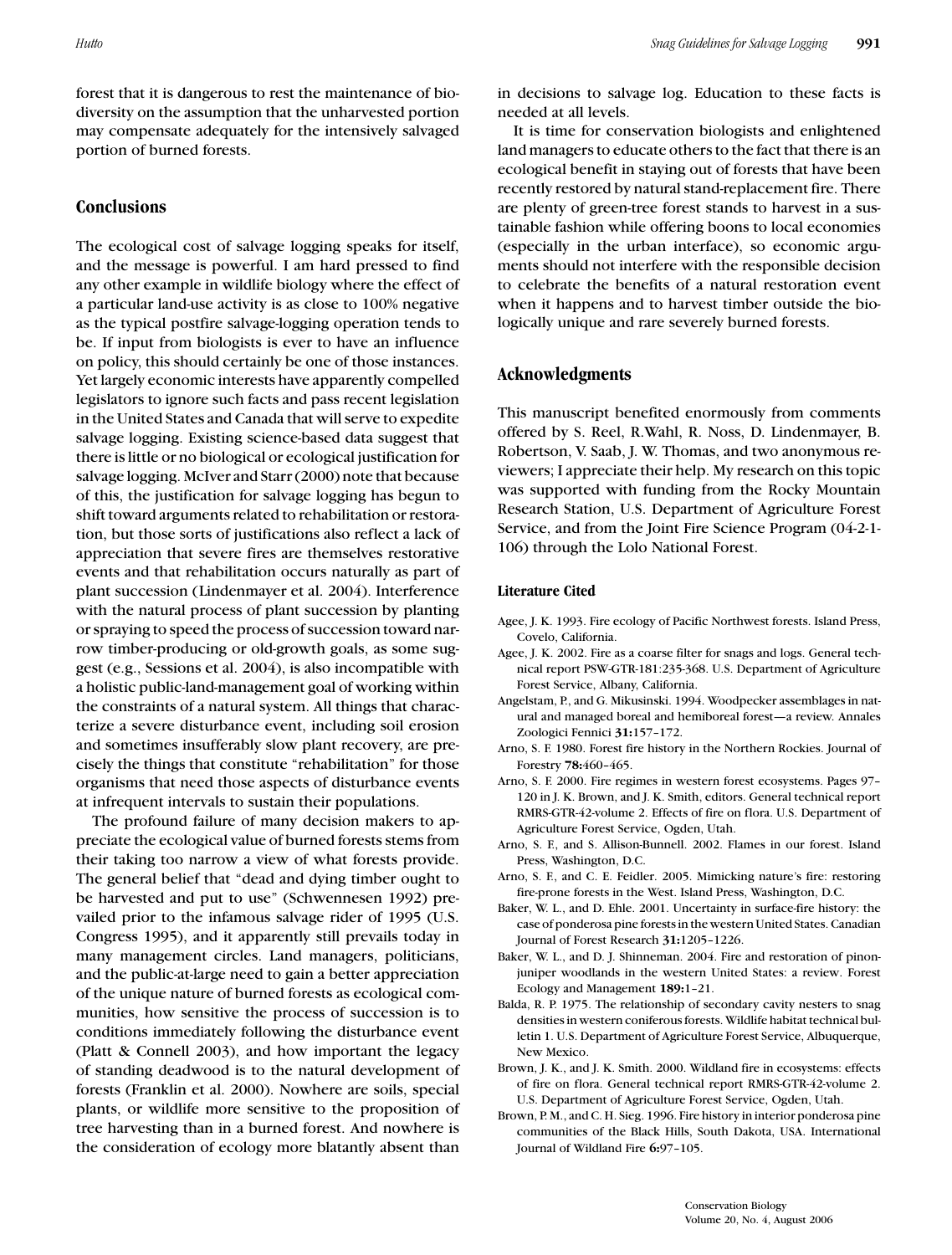- Brown, P. M., M. R. Kaufmann, and W. D. Shepperd. 1999. Longterm, landscape patterns of past fire events in a montane ponderosa pine forest of central Colorado. Landscape Ecology **14:**513– 532.
- Brown, T. K. 2002. Creating and maintaining wildlife, insect, and fish habitat structures in dead wood. General technical report PSW-GTR-181:883-892. U.S. Department of Agriculture Forest Service, Albany, California.
- Bull, E. L. 2002. The value of coarse woody debris to vertebrates in the Pacific Northwest. General technical report PSW-GTR-181:171-178. U.S. Department of Agriculture Forest Service, Albany, California.
- Bull, E. L., C. G. Parks, and T. R. Torgersen. 1997. Trees and logs important to wildlife in the interior Columbia River basin. General technical report PNW-GTR-391:1-55. U.S. Department of Agriculture Forest Service, Portland, Oregon.
- Caton, E. L. 1996. Effects of fire and salvage logging on the cavity-nesting bird community in northwestern Montana. University of Montana, Missoula, Montana.
- Cline, S. P., A. B. Berg, and H. W. Wight. 1980. Snag characteristics and dynamics in Douglas-fir forests, western Oregon. Journal of Wildlife Management **44:**773–786.
- DeByle, N. V., C. D. Bevins, and W. C. Fischer. 1987. Wildfire occurrence in aspen in the interior western United States. Western Journal of Applied Forestry **2:**73–76.
- Drapeau, P., A. Nappi, J.-F. Giroux, A. Leduc, and J.-P. Savard 2002. Distribution patterns of birds associated with snags in natural and managed eastern boreal forests. Pages 193–205 in W. F. Laudenslayer Jr., P. J. Shea, B. E. Valentine, C. P. Weatherspoon, and T. E. Lisle, editors. Proceedings of the symposium on the ecology and management of dead wood in western forests. General technical report PSW-GTR-181. U.S. Department of Agriculture Forest Service, Albany, California.
- Ehle, D. S., and W. L. Baker. 2003. Disturbance and stand dynamics in ponderosa pine forests in Rocky Mountain National Park, USA. Ecological Monographs **73:**543–566.
- Everett, R., J. Lehmkuhl, R. Schellhaas, P. Ohlson, D. Keenum, H. Riesterer, and D. Spurbeck. 1999. Snag dynamics in a chronosequence of 26 wildfires on the east slope of the Cascade Range in Washington State, USA. International Journal of Wildland Fire **9:**223–234.
- Fisher, J. T., and L. Wilkinson. 2005. The response of mammals to forest fire and timber harvest in the North American boreal forest. Mammal Review **35:**51–81.
- Flanagan, P. T., P. Morgan, and R. L. Everett. 2004. Snag recruitment in subalpine forests of the North Cascades, Washington State. General technical report PSW-GTR-181:517-525. U.S. Department of Agriculture Forest Service, Albany, California.
- Foster, D. R., D. H. Knight, and J. F. Franklin. 1998. Landscape patterns and legacies resulting from large, infrequent forest disturbances. Ecosystems **1:**497–510.
- Franklin, J. F., D. Lindenmayer, J. A. MacMahon, A. McKee, J. Magnuson, D. A. Perry, R. Waide, and D. Foster. 2000. Threads of continuity. Conservation Biology in Practice **1:**8–16.
- Gruell, G. E. 1983. Fire and vegetative trends in the Northern Rockies: interpretations from 1871-1982 photographs. General technical report INT-158:1-117. U.S. Department of Agriculture Forest Service, Ogden, Utah.
- Haggard, M., and W. L. Gaines. 2001. Effects of stand-replacement fire and salvage logging on a cavity-nesting bird community in Eastern Cascades, Washington. Northwest Science **75:**387–396.
- Hannon, S. J., and P. Drapeau. 2005. Bird responses to burning and logging in the boreal forest of Canada. Studies in Avian Biology **30:**97– 115.
- Harmon, M. E. 2002. Moving towards a new paradigm for woody detritus management. General technical report PSW-GTR-181:929-944. U.S. Department of Agriculture Forest Service, Albany, California.

Harmon, M. E., et al. 1986. Ecology of coarse woody debris in temperate ecosystems. Advances in Ecological Research **15:**133–302.

- Harris, M. A. 1982. Habitat use among woodpeckers in forest burns. M.S. thesis. University of Montana, Missoula, Montana.
- Harris, R. B. 1999. Abundance and chacteristics of snags in western Montana forests. General technical report RMRS-GTR-31:1-19. U.S. Department of Agriculture Forest Service, Ogden, Utah.
- Heinselman, M. L. 1981. Fire and succession in the conifer forests of northern North America. Pages 374–405 in D. C. West, H. H. Shugart, and D. B. Botkin, editors. Forest succession: concepts and applications. Springer-Verlag, New York.
- Heinselman, M. L. 1985. Fire regimes and management options in ecosystems with large high-intensity fires. General technical report INT-182:101-109. U.S. Department of Agriculture Forest Service, Ogden, Utah.
- Hejl, S. J., R. L. Hutto, C. R. Preston, and D. M. Finch. 1995. Effects of silvicultural treatments in the Rocky Mountains. Pages 220–244 in T. E. Martin, and D. M. Finch, editors. Ecology and management of neotropical migratory birds. Oxford University Press, New York.
- Hejl, S. J., D. E. Mack, J. S. Young, J. C. Bednarz, and R. L. Hutto. 2002. Birds and changing landscape patterns in conifer forests of the northcentral Rocky Mountains. Studies in Avian Biology **25:**114–130.
- Hessburg, P. F., B. G. Smith, R. B. Salter, R. D. Ottmar, and E. Alvarado. 2000. Recent changes (1930s-1990s) in spatial patterns of interior northwest forests, USA. Forest Ecology and Management **136:**53–83.
- Hitchcox, S. M. 1996. Abundance and nesting success of cavity-nesting birds in unlogged and salvage-logged burned forest in northwestern Montana. [M.S. Thesis], University of Montana, Missoula, Montana.
- Hobson, K. A., and J. Schieck. 1999. Changes in bird communities in boreal mixedwood forest: harvest and wildfire effects over 30 years. Ecological Applications **9:**849–863.
- Hoyt, J. S., and S. J. Hannon. 2002. Habitat associations of black-backed and three-toed woodpeckers in the boreal forest of Alberta. Canadian Journal of Forest Research **32:**1881–1888.
- Hutto, R. L. 1995. The composition of bird communities following stand-replacement fires in northern Rocky Mountain (U.S.A.) conifer forests. Conservation Biology **9:**1041–1058.
- Hutto, R. L. 2004. Northern Region Landbird Monitoring Program: a program designed to monitor more than long-term population trends. General technical report PSW-GTR-191:956-962. U.S. Department of Agriculture Forest Service, Albany, California.
- Hutto, R. L., and J. S. Young. 2002. Regional landbird monitoring: perspectives from the northern Rocky Mountains. Wildlife Society Bulletin **30:**738–750.
- Johnson, E. A., K. Miyanishi, and S. R. J. Bridge. 2001. Wildfire regime in the boreal forest and the idea of suppression and fuel buildup. Conservation Biology **15:**1554–1557.
- Johnson, E. A., A. M. Gill, R. A. Bradstock, A. Granstrom, L. Trabaud, and K. Miyanishi. 2003. Towards a sounder fire ecology. Frontiers in Ecology and the Environment **1:**271–276.
- Kotliar, N. B., S. J. Hejl, R. L. Hutto, V. A. Saab, C. P. Melcher, and M. E. McFadzen. 2002. Effects of fire and post-fire salvage logging on avian communities in conifer-dominated forests of the western United States. Studies in Avian Biology **25:**49–64.
- Kreisel, I. J., and S. J. Stein. 1999. Bird use of burned and unburned coniferous forests during winter. Wilson Bulletin **111:**243–250.
- Lehmkuhl, J. F., R. L. Everett, R. Schellhaas, P. Ohlson, D. Keenum, H. Riesterer, and D. Spurbeck. 2003. Cavities in snags along a wildfire chronosequence in eastern Washington. Journal of Wildlife Management **67:**219–228.
- Lindenmayer, D. B., D. R. Foster, J. F. Franklin, M. L. Hunter, R. F. Noss, F. A. Schmiegelow, and D. Perry. 2004. Salvage harvesting policies after natural disturbance. Science **303:**1303.
- Marcot, B. G., K. Mellen, J. L. Ohmann, K. L. Waddell, E. A. Willhite, B. B. Hostetler, S. A. Livingston, C. Ogden, and T. Dreisbach. 2002. The DecAID repository: background information for DecAID, the decayed wood advisor for managing snags, partially dead trees, and down wood for biodiversity in forests of Washington and Oregon. U.S. Department of Agriculture Forest Service, Pacific Northwest